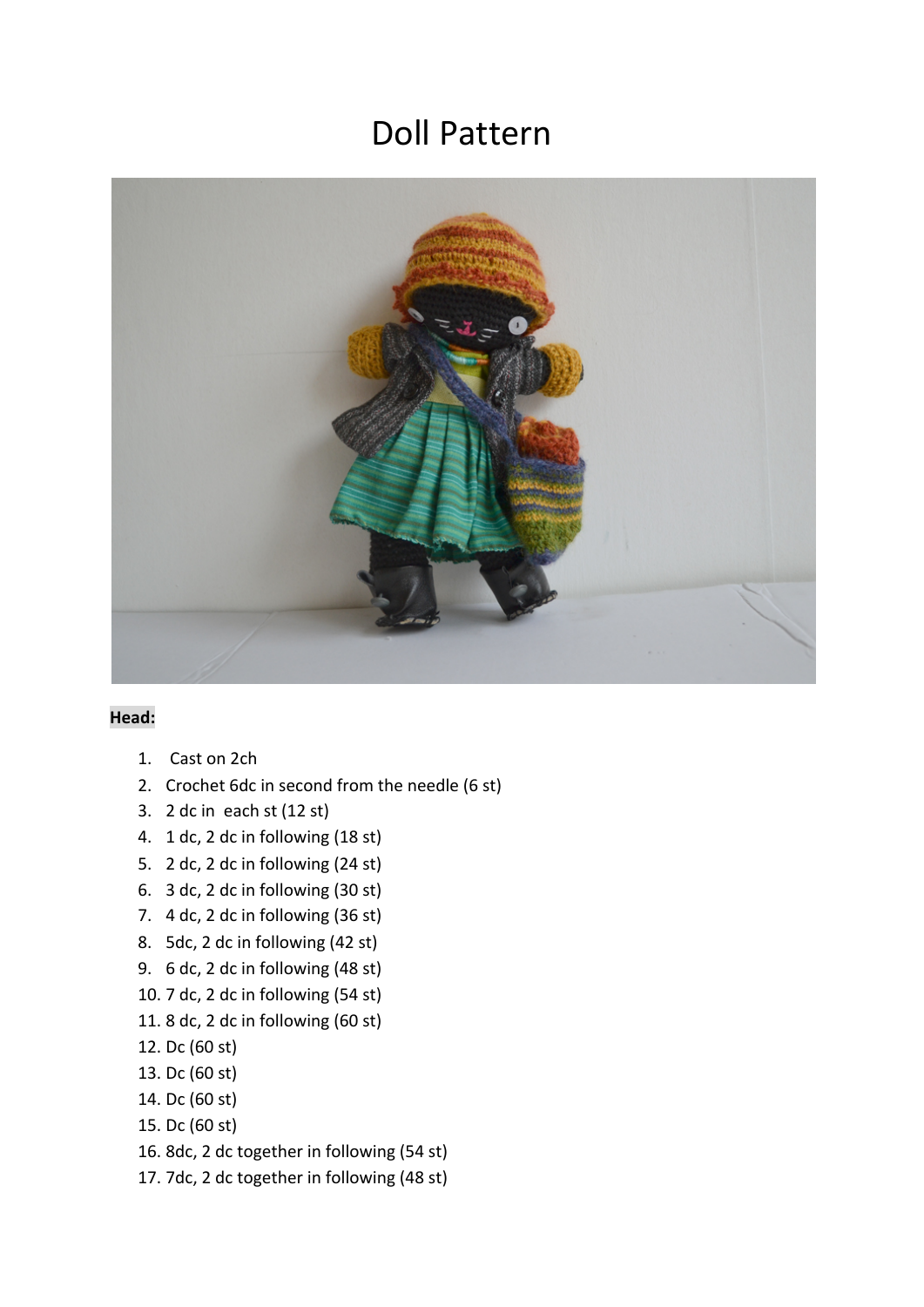- 18. 6dc, 2 dc together in following (42 st)
- 19. 5dc, 2 dc together in following (36 st)
- 20. 4dc, 2 dc together in following (30 st)
- 21. 3dc, 2 dc together in following (24 st)
- 22. 2dc, 2 dc together in following (18 st)
- 23. 1dc, 2 dc together in following (12 st). Stuff the head with wadding.
- 24. Join 2 and 2 (6 st). Remove and fasten threads.

**Body** ( crochet from bottom upp)

- 1. Cast on 2 ch
- 2. Crochet 5 dc in  $2^{nd}$  st from the needle (5 st)
- 3. 2 dc in each st (10 st)
- 4. 1 dc, 2 dc in following (15 st)
- 5. 2 dc, 2 dc in following (20 st)
- 6. 3 dc, 2 dc in following (25 st)
- 7. 4 dc, 2 dc in following (30 st)
- 8. 5 dc, 2 dc in following (35 st)
- 9. 35 st
- 10. 35 st
- 11. 35 st
- 12. 35 st
- 13. 35 st
- 14. 5 dc, 2 dc together (30 st)
- 15. 30 st
- 16. 30 st
- 17. 4 dc, 2 dc together (25 st)
- 18. 25 st
- 19. 25 st
- 20. 3 dc, 2 dc together (20 st)
- 21. 20 st
- 22. 20 st
- 23. 20 st
- 24. 2 dc, 2 dc together (15 st)
- 25. 15 st
- 26. 15 st
- 27. 1 dc, 2 dc together (10 st). Stuff the body with wadding.
- 28. Join 2 and 2 (5 st)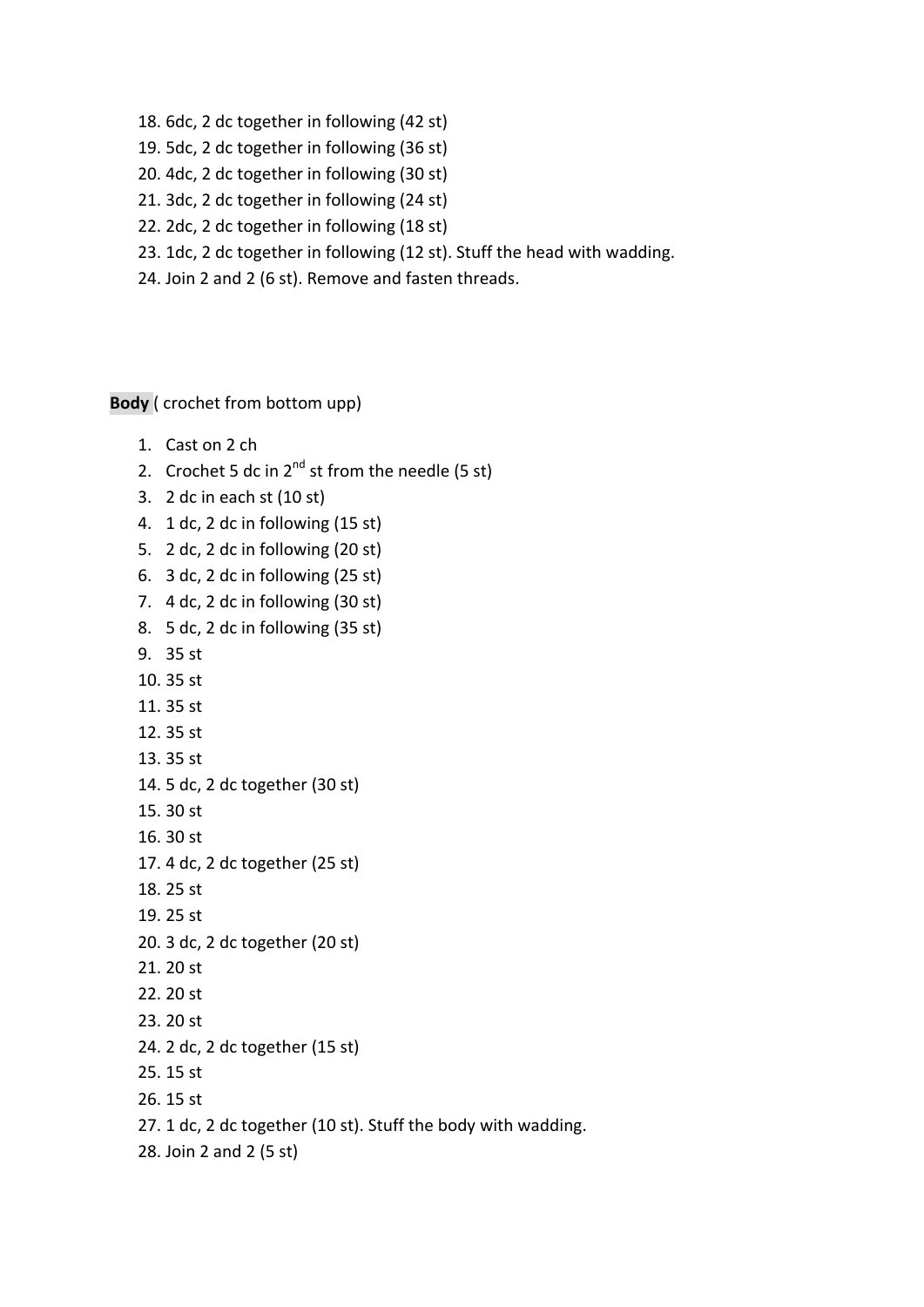## **Arms** 2 peaces

- 1. Cast on 2 ch
- 2. Crochet 5 dc in  $2^{nd}$  st from needle (5 st)
- 3. 2 dc in each st (10 st)
- 4. 1 dc, 2 dc in following (15 st)
- 5. 15 st
- 6. 15 st
- 7. 15 st
- 8. 3 dc, 2 dc together (12 st)
- 9. 12 st
- 10. 12 st
- 11. 12 st
- 12. 2 dc, 2 dc together (9 st)
- 13. 9 st
- 14. 9 st
- 15. 9 st
- 16. 9 st. Stuff arms with wadding.
- 17. 1 dc, 2 dc together (6 st)
- 18. 6 st
- 19. 6 st.

**Legs** 2 peaces

- 1. Cast on 2 ch
- 2. Crochet 6 dac in  $2^{nd}$  st from needle (6 st)
- 3. 2 dc in each st (12 st)
- 4. 1 dc, 2 dc in following (18 st)
- 5. 18 st
- 6. 18 st
- 7. 18 st
- 8. 18 st
- 9. 4 dc, 2 dc together (15 st)
- 10. 15 st
- 11. 15 st
- 12. 15 st